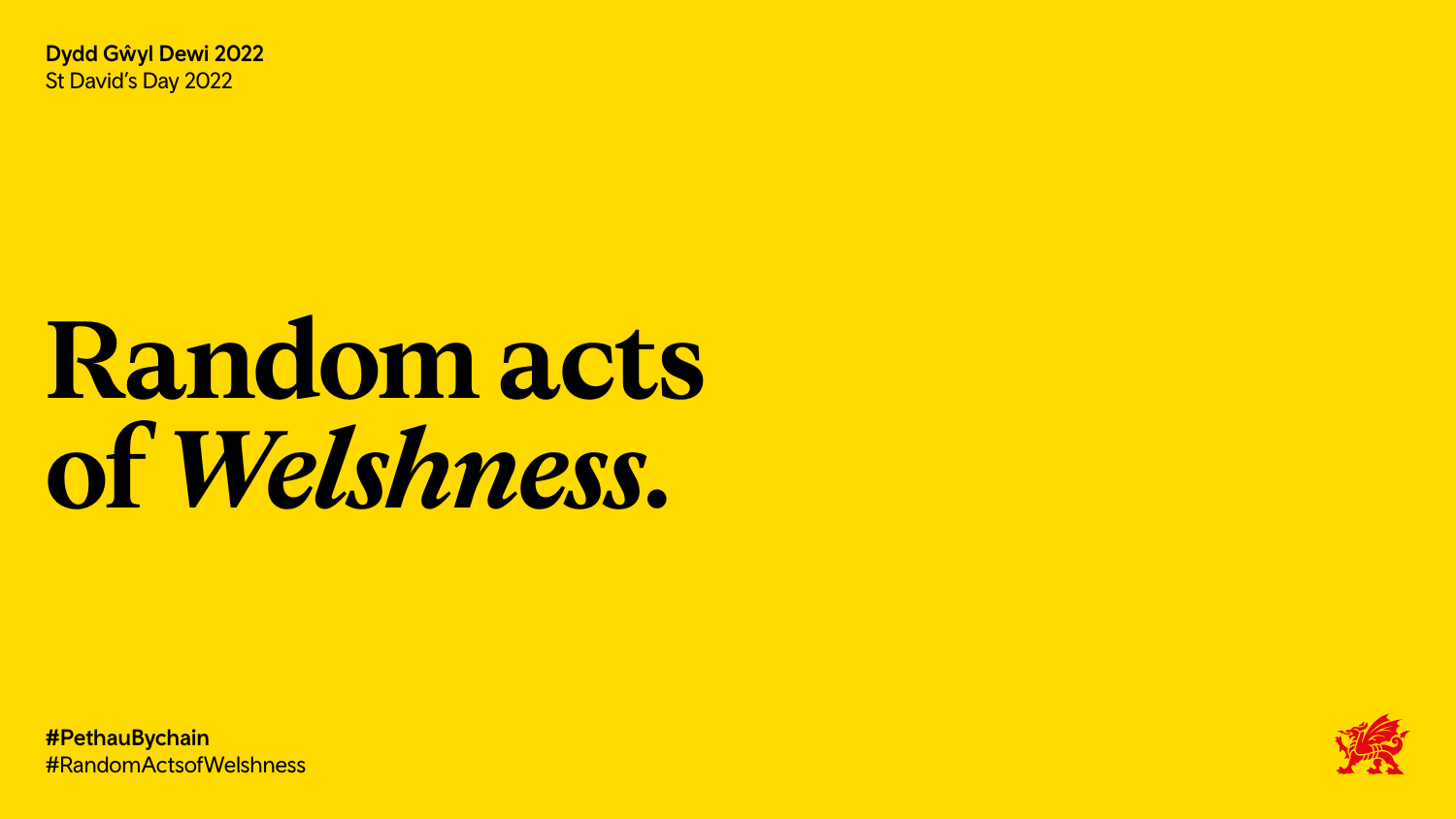Dydd Gŵyl Dewi 2022 St David's Day 2022

What better way to celebrate this day than to bring those words to life with an outpouring of hwyl and kindness. Just as Dewi would have wanted…





# **St David's Day— The day we celebrate our patron saint and all things Welsh. The day we remember his famous guiding words:** *gwnewch y pethau bychain do the little things.*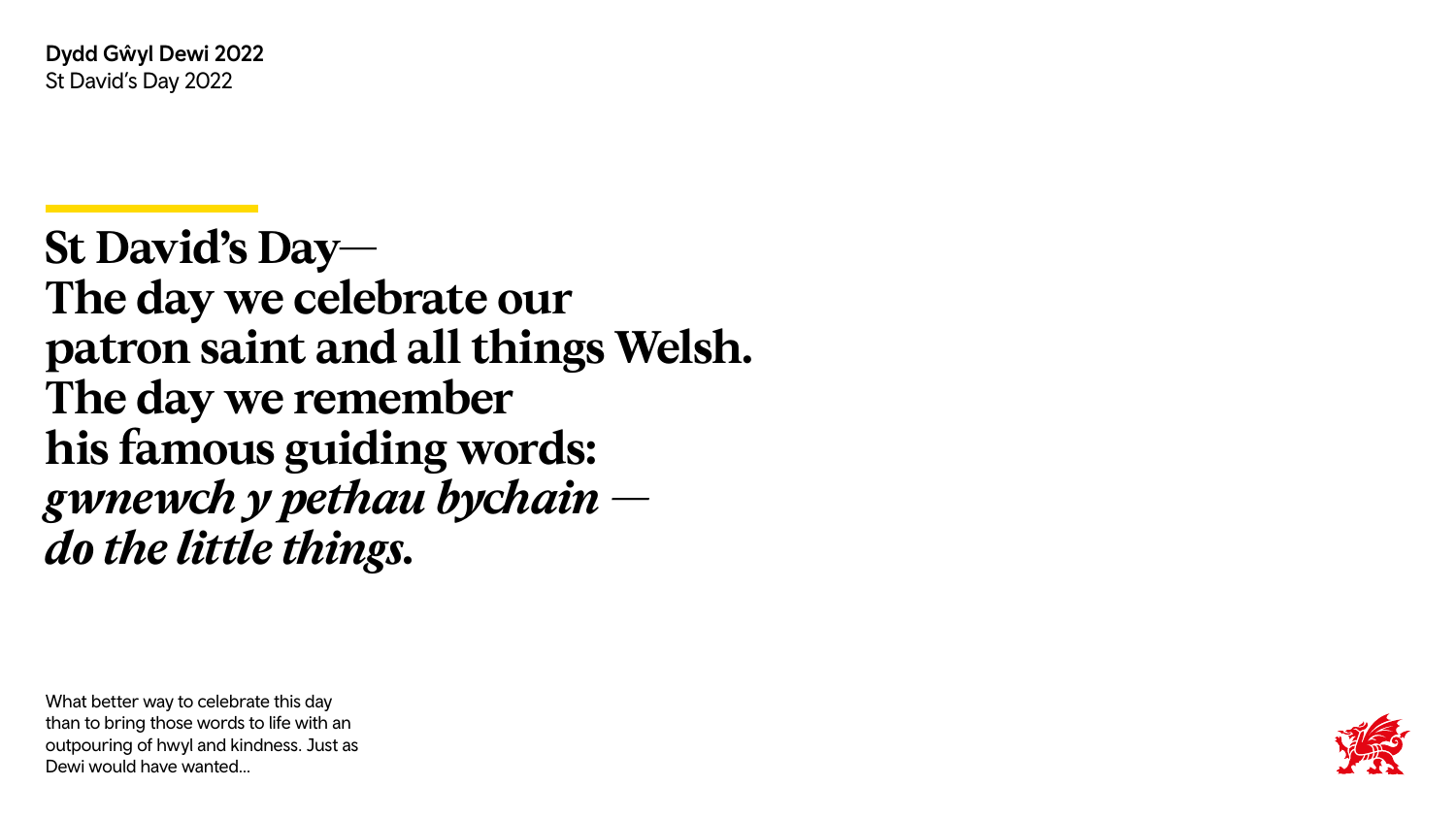# **A social media celebration of Wales that surprises and inspires –** *at home and around the world***.**

Introducing… Random acts of Welshness

> An invitation to join with us and celebrate our national day by doing your own little act of Welshness, and sharing it on social media.

## What makes an act of Welshness?

It showcases Wales as a nation full of *hwyl*. A warm, friendly country that cares, that does good things - for each other, for our communities and for our world.

- It's a little thing that's easy to do
- It celebrates our people or traditions
- And, above all else, it makes someone's day, or the world, just that little bit better

We'll be showcasing dozens of these acts in the run up to 01 March to inspire people.





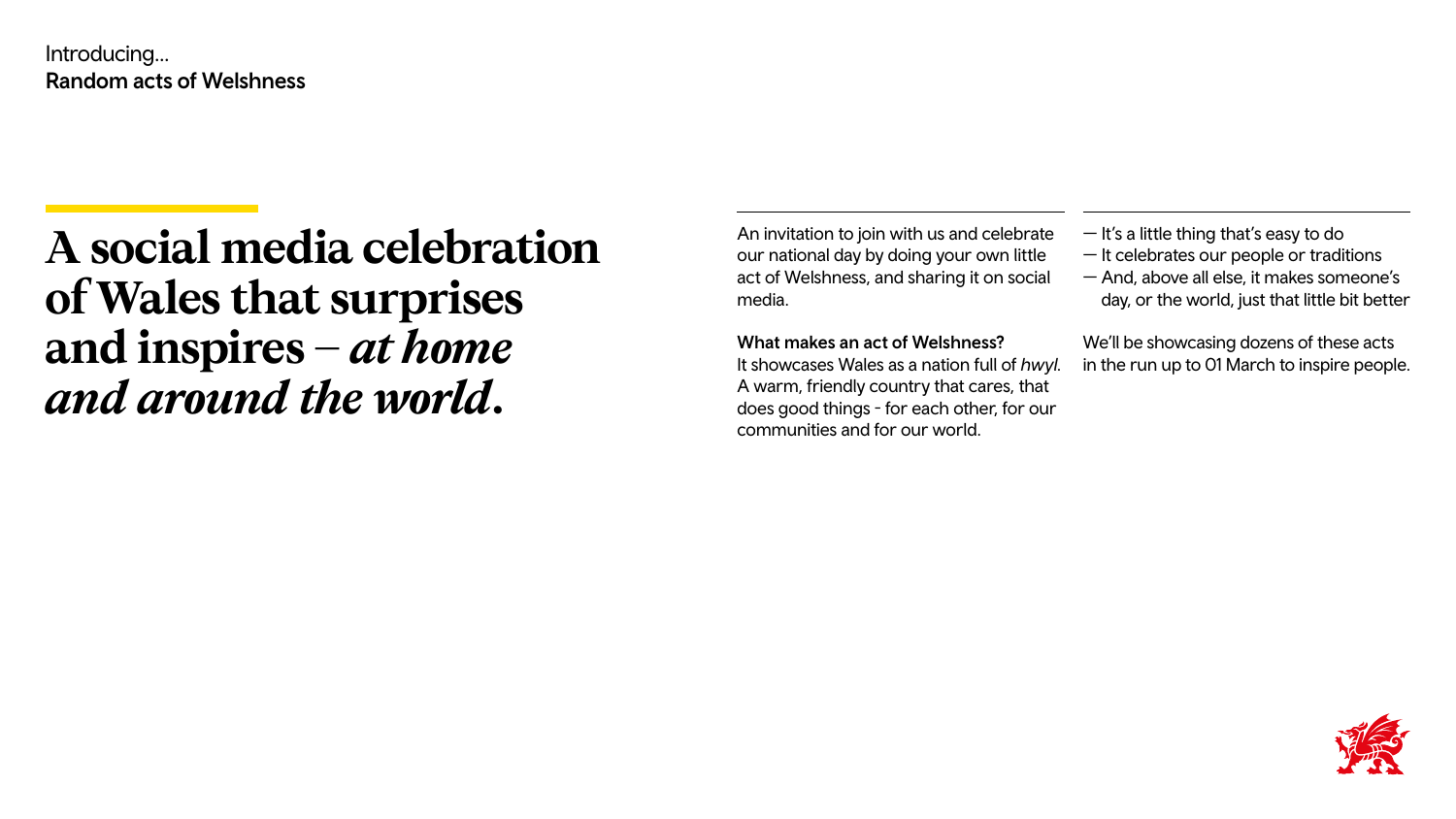# Some random acts to get you inspired…

### Fly the Draig Goch

Other countries have to make do with stripes, but we've got a dragon on our flag! And when you've got something that cool, you wave it with pride, wherever you are.

#### "Cheers drive"

On a bus, taxi, train, flight, tuktuk, boat… don't forget to say 'cheers drive' or 'diolch'. Dance, the Welsh way. Wooden clogs are candles optional.

#### Dress up

Don your traditional Welsh hat and wear it with style.

#### Wear a leek

Yes, our national vegetable is also a cool fashion accessory. Pin it to your hat or jumper. For Extra Welshness – eat your leek at the end of the day!

#### Dawnsio

#### Canu

Sing out loud. It's good for the soul. How about belting out a line of the anthem in an unusual location?

#### Give a cwtsh

Like a cuddle, but so much better. A cw is a safe place  $-$  warm, caring, reassuring

#### Give someone a spoon

No, seriously, this is the ultimate sign of cariad (love) in Wales. We've been careful carving our love spoons for centuries each one with a unique message.

| Say it with flowers<br>Daffodils ideally. It's our national flower<br>and we love giving them to people on our | <b>Buy David</b><br>After all, it |
|----------------------------------------------------------------------------------------------------------------|-----------------------------------|
| national day.                                                                                                  | * Dafydd c<br>Non (in c           |
| <b>Dydd Gŵyl Dewi Hapus!</b>                                                                                   | remarka                           |
| This is an easy one $-$ wish someone a                                                                         |                                   |
| happy St David's Day.                                                                                          | <b>Play a We</b><br>Get togeth    |
| <b>Welsh cakes</b>                                                                                             | and a coin                        |
| It doesn't matter whether you call them                                                                        | pub game                          |
| picau ar y maen, pice bach, cacennau                                                                           | Jenkins $-$                       |
| cri or teisennau gradell, they're still lush.                                                                  | in Wales.                         |
| Make some and share some.                                                                                      |                                   |
|                                                                                                                | <b>Plant a for</b>                |
| <b>Eat and drink</b>                                                                                           | One tiny ti                       |
| Enjoy a gwledd (feast) of some amazing                                                                         | doing in W                        |
| Welsh food and drink. From world-famous                                                                        |                                   |
| lamb to the most special cheese on toast<br>you'll ever try.                                                   |                                   |

I or Dewi a pint\* is their day.

*\* Dafydd or Dai also counts, as does Non (in celebration of St David's remarkable mam).*

#### elsh game

her with five friends, a table n. Tippit is a centuries old Welsh e. Americans may know it as Up a surname that's very popular

## rest

ree at a time. That's what we're Vales and around the world.







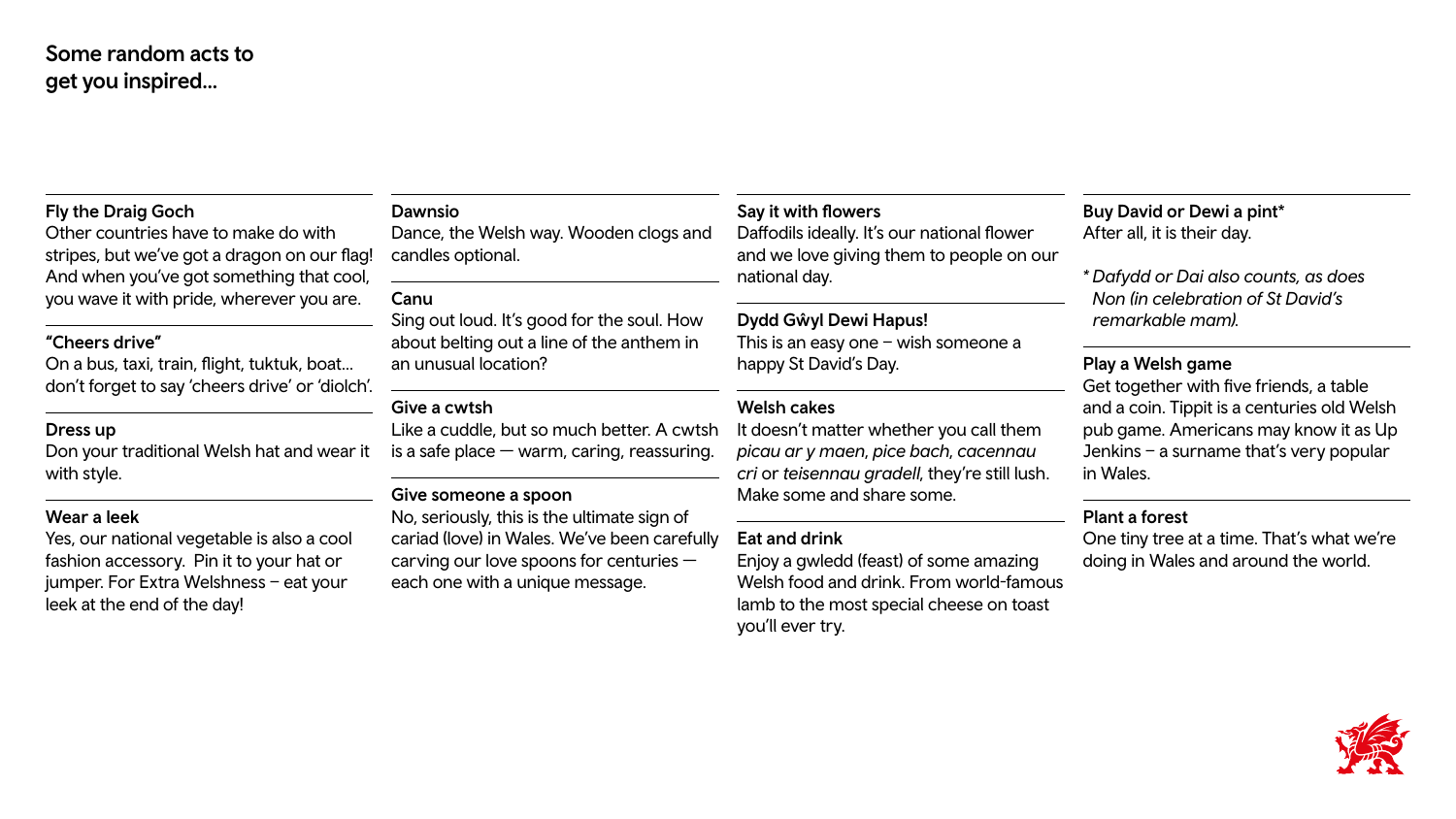Wherever you are in the world, join us and celebrate our national day.\*

Choose your random act. Film or photograph it ready for the big day. If you've got an amazing act planned, drop us an email – [lowri.jones37@gov.wales](mailto:lowri.jones37@gov.wales).

# From 23 February

## 1. Get ready

## 2. Spread the word

Share this with friends, colleagues, partner organisations and ask them to get involved.

# 3. Share on social

Keep an eye out for our campaign content on @walesdotcom and @croesocymru across social — and give us a retweet, like and share.

# **Help us turn the world Welsh this St David's Day with an inspiring** *24 hours of Welsh positivity***.**

Get involved

# On 01 March

# 4. Get posting

Post your random act on 01 March using #RandomActsOfWelshness and #PethauBychain. And tag @walesdotcom and @croesocymru throughout the day. If you're feeling particularly Welsh, you don't need to limit yourself to one act!

*\* No previous knowledge of Welshness is required!*